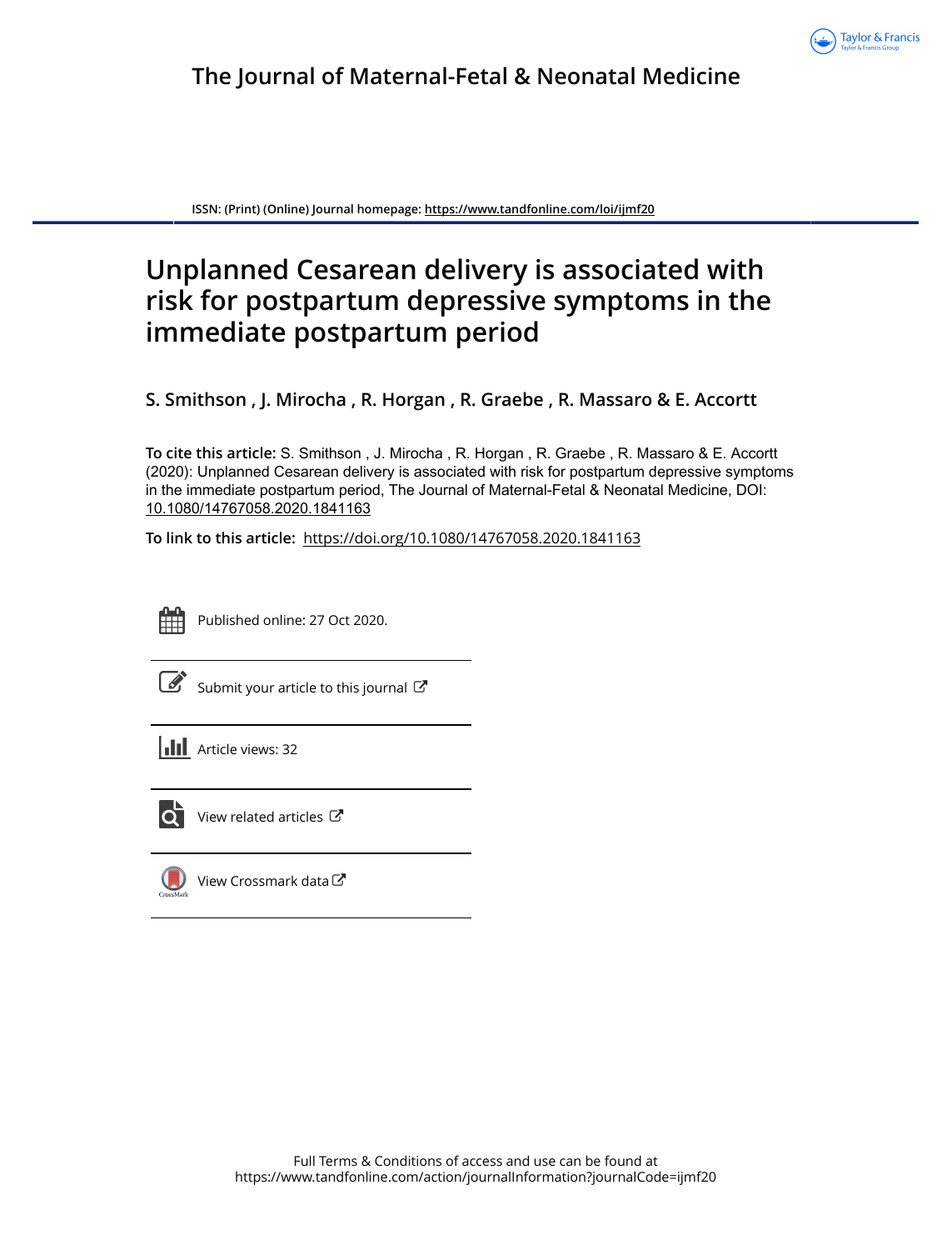#### <span id="page-1-0"></span>ORIGINAL ARTICLE

Tavlor & Francis Taylor & Francis Group

Check for updates

# Unplanned Cesarean delivery is associated with risk for postpartum depressive symptoms in the immediate postpartum period

# S. Smithson<sup>a[,](http://orcid.org/0000-0002-6962-4853)b</sup> (D, J. Mirocha<sup>b</sup>, R. Horgan<sup>a</sup>, R. Graebe<sup>a</sup>, R. Massaro<sup>a</sup> and E. Accortt<sup>b</sup>

<sup>a</sup>Department of Obstetrics and Gynecology, Monmouth Medical Center, Long Branch, NJ, USA; <sup>b</sup>Department of Obstetrics and Gynecology, Cedars Sinai Medical Center, Los Angeles, CA, USA

#### **ABSTRACT**

**Purpose:** Postpartum depression (PPD) is a common pregnancy complication. The association between cesarean delivery (CD) and PPD has shown conflicting results in prior studies, although emergent CD appears to be a clear risk factor. Establishing PPD risk is critical and may, however, be related to the unplanned nature of the CD, rather than the surgery itself. Our objective was to determine whether women who underwent unplanned CD were more likely than those with vaginal delivery to have higher depressive symptoms and thus screen positive for PPD risk in the immediate postpartum period.

Materials and methods: This cohort study was conducted at a community medical center using data for deliveries between 8/2015–1/2016. Women were screened in the hospital for depressive symptoms (PPD risk) using the Edinburgh Postnatal Depression Scale (EPDS) within 4 days postdelivery. Logistic regression, adjusting for maternal race/ethnicity and parity, was performed to evaluate the association between delivery route (vaginal vs planned vs unplanned CD) and PPD risk (EPDS  $\geq$  10).

Results: A total of 2094 women had complete data for analysis. Overall, 44 women (2.1%) screened positive for PPD risk. Logistic regression results showed that unplanned CD was significantly associated with PPD risk (OR = 2.28, 95% CI 1.13–4.57,  $p = .022$ ), after adjusting for parity and race/ethnicity. Planned CD was not associated with PPD risk.

**Conclusion:** Unplanned CD may be an independent risk factor for PPD risk in the immediate postpartum period. This finding might explain why some previous studies have demonstrated different results with regards to risk of CD where the unplanned nature of the delivery was not accounted for.

#### Introduction

Depression is one of the most common complications of pregnancy. The estimated prevalence of postpartum depression (PPD) has been demonstrated through multiple studies to be approximately 10–16% [1–[3\]](#page-5-0), with rates as high as 33% in ethnic minorities [4–[7\]](#page-6-0). The effects of PPD decrease a mother's quality of life and potentially limit the intimate mother-newborn bonding experience, which can lead to poor infant and early childhood outcomes [8–[16\]](#page-6-0) and an increased need for psychiatric care among older children of mothers with untreated PPD [\[17,18\]](#page-6-0). Establishing obstetric risk factors for PPD, as well as timely depression screening, can enable early diagnosis and intervention. Route of delivery, specifically cesarean delivery (CD), has been implicated as an obstetric risk factor for PPD in the months following delivery

Depression Scale (EPDS) [[22\]](#page-6-0). Exact timing of PPD diagnosis is also rarely specified, only that it was coded in the medical record within the first year postpartum. Therefore, identification of PPD early in the postpartum period with routine screening using a validated tool may facilitate more prompt referrals to psychiatric care and provide early interventions to minimize negative effects on families [\[18](#page-6-0)]. The present study was designed with these goals in mind. The urgency of CD may also be a factor in the

[19–[21](#page-6-0)]. Most studies, however, do not include routine screening for PPD using validated and reliable depression screening tools such as the Edinburgh Postnatal

development of PPD. For a woman planning to deliver vaginally, the unexpected sudden change in plan in delivery route may contribute to her PPD risk, hypothetically through the increase in stress [\[19\]](#page-6-0). For example, in a recent study, women without prenatal

CONTACT S. Smithson a sarah.smithson@cshs.org Department of Obstetrics and Gynecology, Cedars Sinai Medical Center, 8635 W. 3rd. Street, Suite 280-W, Los Angeles, CA, USA

## ARTICLE HISTORY

Received 16 June 2020 Revised 12 October 2020 Accepted 20 October 2020

#### **KEYWORDS**

Cesarean delivery; postpartum depression; postpartum depression screening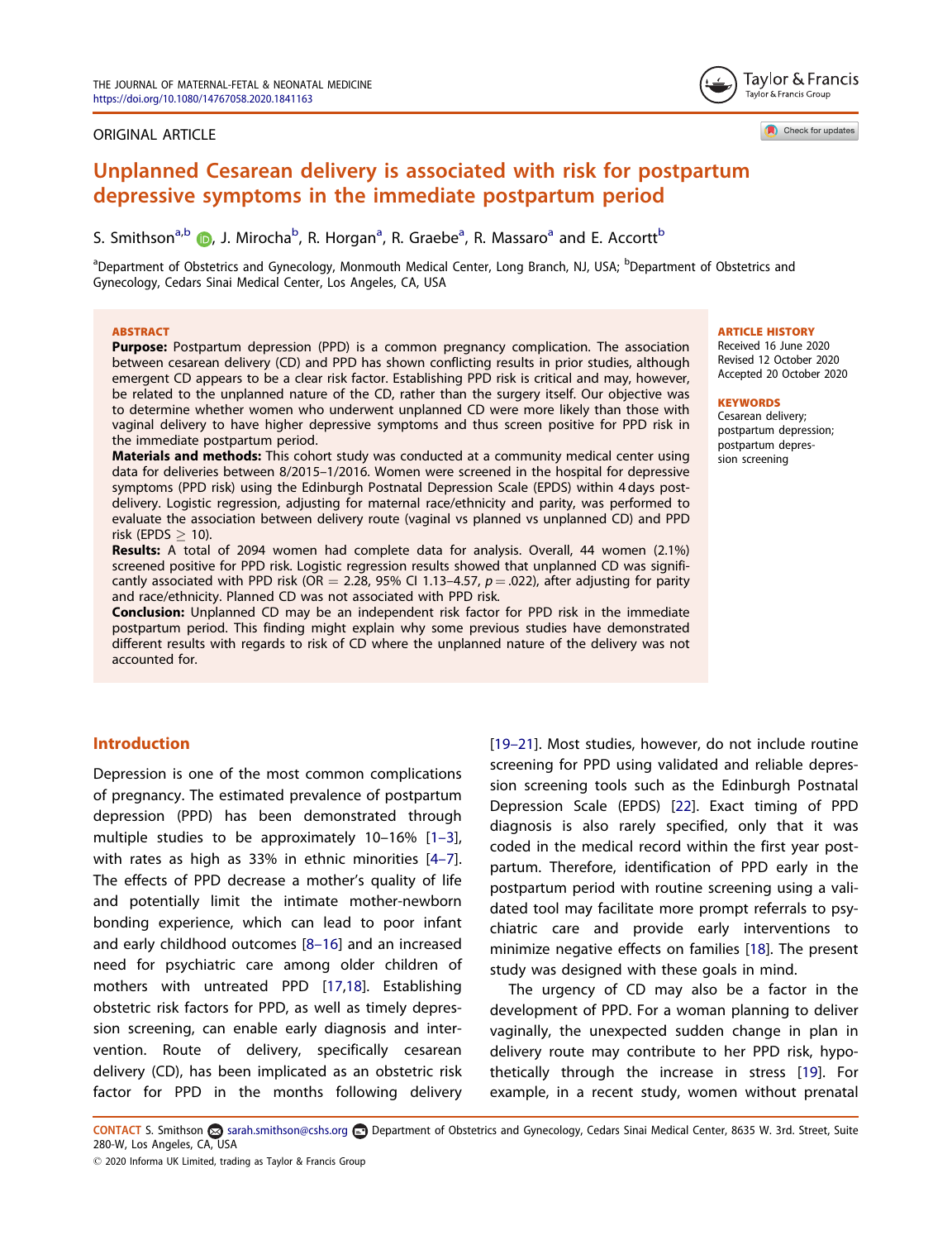<span id="page-2-0"></span>depression were screened at 8 and 16 weeks postpartum and those who delivered vaginally had lower screening scores compared to women who delivered by CD. This relationship was even stronger for the emergent CD group [\[23](#page-6-0)]. In 7 of the 20 studies examined in a meta-analysis on the association between CD and PPD, a significant association between emergent (unplanned) CD and PPD [95% CI Pooled OR 1.47 (1.33–1.62)] was reported when CD was distinguished as elective versus emergent [[24\]](#page-6-0). Another recent study examined the association between route of delivery and PPD risk [\[25\]](#page-6-0) comparing EPDS scores at 6 weeks postpartum between three groups of women. There was no significant difference in PPD risk when comparing women who delivered by elective (planned) CD to vaginal delivery. Interestingly, women who reported a negative experience of delivery were found to be at increased risk of PPD regardless of delivery route [[25\]](#page-6-0). These studies suggest a possible contribution of CD timing (planned/unplanned) and the unmet expectations of a vaginal delivery that may contribute to a woman's risk of PPD.

Since the planned/unplanned nature of CD is not always accounted for in most studies and may be an important contributing factor, it is not surprising that CD does not always correlate with PPD risk in the existing literature [\[26](#page-6-0)–28]. The question of whether CD (planned or unplanned) is associated with the development of PPD in the immediate postpartum period remains. This is an opportune time to compare risk for PPD between women who have had a CD compared to a vaginal delivery because depression interventions can begin while the patient is still admitted. Therefore, research using the EPDS in the immediate postpartum period is warranted. Our objective was to determine whether women who had CD were more likely to screen positive for PPD risk in the immediate postpartum period (0–4 days following delivery). We hypothesized that women who underwent CD, especially unplanned CD, would have higher risk for PPD in the immediate postpartum period.

# Materials and methods

#### **Participants**

Data were collected from women who delivered within the study window (8/30/2015–1/31/2016) at a community medical center located in New Jersey with a yearly delivery rate of approximately 5000 births. This secondary data analysis included 2094 women who completed depression screening at 1 time point in the immediate postpartum period, defined as

between 1–4 days following delivery. IRB approval was obtained.

# Procedures

After delivery and prior to discharge, the EPDS was administered. While inpatient, the paper form was given to each patient by a member of the nursing staff. The EPDS is a 10-item scale that assesses the cognitive and affective components of depressive symptomatology, while excluding somatic symptoms specific to the perinatal period. Each answer is given a score of 0 to 3 and the maximum score is 30. The EPDS has been validated for use in pregnant and postpartum women and the sensitivity and specificity was 86% and 78%, respectively [\[22\]](#page-6-0).

#### Scoring criteria

The EPDS score was used as a dichotomous variable (EPDS  $> 10$ ) in this study. This cutoff score is recommended as optimum for the properties of sensitivity and specificity for risk of moderate depression [[22\]](#page-6-0). The analyses were then repeated with a lower cutoff (EPDS  $\geq$  8), to investigate whether a lower cutoff for risk of mild depression would increase sensitivity in the immediate postpartum period.

## **Outcomes**

EPDS scores, demographic data including age, race/ ethnicity, BMI, gravida and parity were collected by extraction from the electronic medical record. Route of delivery including the planned/unplanned nature of CD as it relates to patient expectation (planned vs unplanned vs planned but earlier than expected) were verified by indication for CD as described in the operative report.

#### Exposures

EPDS scores were compared across three groups: those who delivered vaginally, those with a planned CD, and those with an unplanned CD. The unplanned CD group includes both emergent, unexpected CD as well as those where a CD was anticipated but occurred earlier than expected (e.g. repeat CD performed at 33 weeks for preeclampsia). Designation of CD group was made by individual chart review.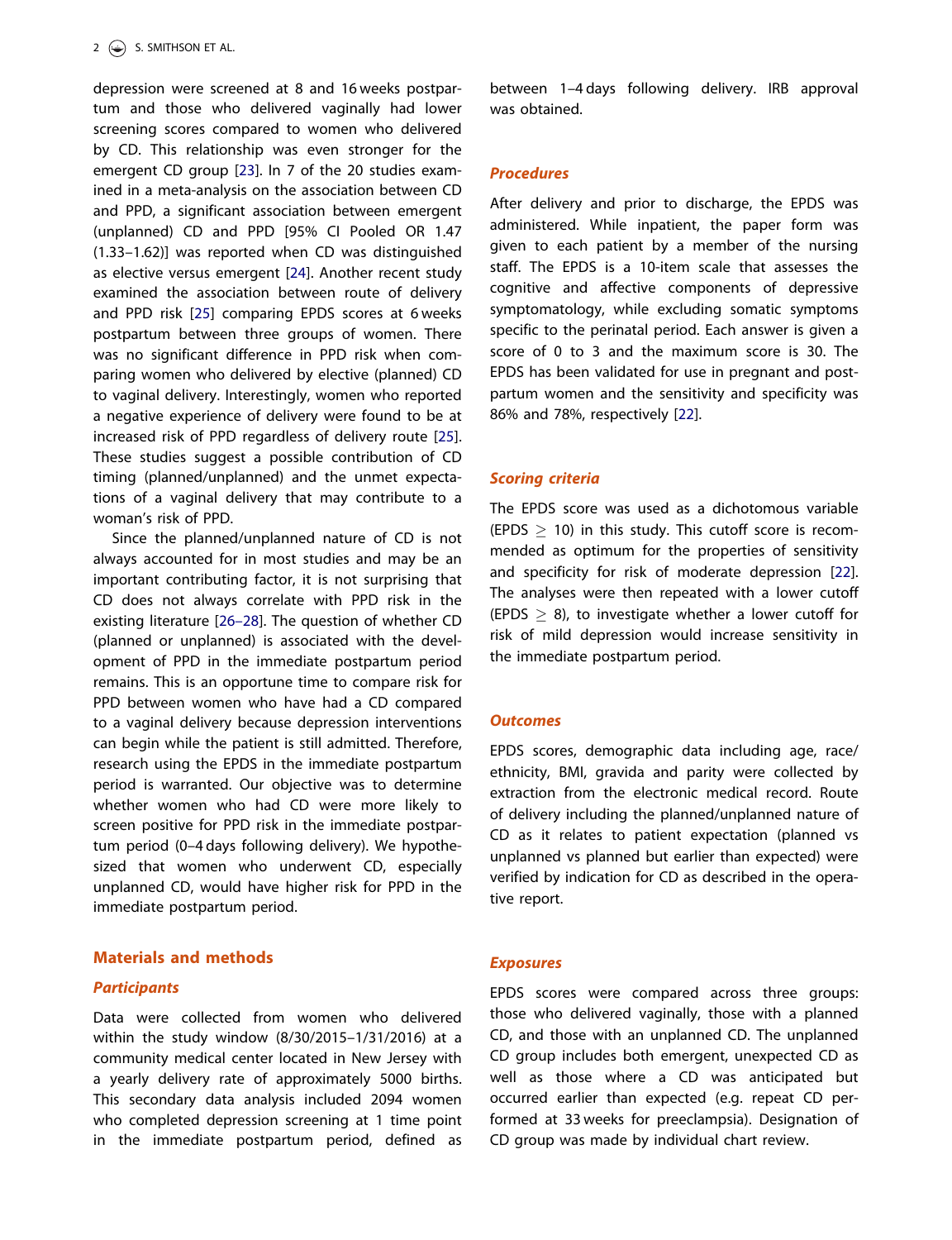|  |  | Table 1. Demographic and clinical variables stratified by PPD risk (EPDS $\geq$ 10) for descriptive purposes for $N = 2094$ women. |  |
|--|--|------------------------------------------------------------------------------------------------------------------------------------|--|
|  |  |                                                                                                                                    |  |

|                               | Screen negative for PPD risk (EPDS $<$ 10) | Screen positive for PPD Risk (EPDS $>$ 10) |         |
|-------------------------------|--------------------------------------------|--------------------------------------------|---------|
|                               | $N = 2050(97.8%)$                          | $N = 44$ (2.1%)                            | p Value |
| Age                           |                                            |                                            | .18     |
| $<$ 35                        | 1653 (80.6)                                | 32 (72.7)                                  |         |
| $\geq 35$                     | 397 (19.4)                                 | 12 (27.3)                                  |         |
| Race                          |                                            |                                            | < .0001 |
| White                         | 1661 (81.0)                                | 19 (43.2)                                  |         |
| <b>Black</b>                  | 88 (4.3)                                   | 3(6.8)                                     |         |
| Hispanic                      | 86 (4.2)                                   | 6(13.6)                                    |         |
| Other                         | 215 (10.5)                                 | 16(36.4)                                   |         |
| BMI                           | $29.87 \pm 5.55$                           | $32.36 \pm 6.64$                           | .003    |
| Parity                        |                                            |                                            | .0005   |
| <b>Nulliparous</b>            | 597 (29.1)                                 | 22(50.0)                                   |         |
| <b>Multiparous</b>            | 1043 (50.9)                                | 21(47.7)                                   |         |
| Grand multiparous ( $p > 5$ ) | 410 (20.0)                                 | 1(2.3)                                     |         |
| Delivery type                 |                                            |                                            | .0005   |
| Vaginal                       | 1680 (82.0)                                | 26 (59.1)                                  |         |
| Cesarean                      | 370 (18.0)                                 | 18 (40.9)                                  |         |
| Timing of Cesarean            | $N = 370$                                  | $N = 18$                                   | .46     |
| Unplanned                     | 226(61.1)                                  | 13 (72.2)                                  |         |
| Planned                       | 144 (38.9)                                 | 5(27.8)                                    |         |

Values are Number (%) or mean ± standard deviation.

Comparison was tested with t-tests (BMI) or Fisher exact test. Statistically significant  $p$  values in bold.

<sup>a</sup>EPDS: Edinburgh Postnatal Depression Scale.

# Statistical analysis

Numerical variables were summarized by mean and standard deviation and were compared across groups using the t test. Categorical variables were summarized by frequencies and percentages and were compared across groups using the Fisher exact test. PPD risk (EPDS  $\geq$  10) was compared between subjects who delivered vaginally versus planned CD versus unplanned CD. Multivariable logistic regression models were estimated to evaluate the association between delivery route and PPD risk, adjusting for race/ethnicity (white versus nonwhite) and parity.

To address a secondary question regarding mild PPD, an additional multivariable logistic regression evaluated the association between delivery route and mild PPD risk (EPDS  $> 8$ ), adjusting for race/ethnicity, parity, age ( $\geq$  35 versus < 35), and BMI ( $\geq$  35 versus  $<$  35). Adjusted odds ratios (OR) and their 95% confidence intervals (CI) were reported for the logistic models. A two-sided 0.05 significance level was used throughout. Statistical calculations were made using SAS version 9.4 (SAS Institute, Cary, North Carolina).

# **Results**

A total of 2100 women delivered within the study window and 2094 women had complete data for analysis (> 99% screening rate). The mean age was 29.31 years (SD  $=$  5.72) and approximately 20% of women were advanced maternal age  $($   $\geq$  35 years old). Approximately 80% of the women were White, 4% were Black, 4% were Hispanic and 11% self-reported as "other race/ethnicity." Approximately 30% were primiparous, 50% were multiparous, and 20% were grand multiparous  $( \geq 5$  previous deliveries after 20 weeks gestational age). Mean BMI was 29.92 (SD  $=$ 5.59). Overall, 44 women (2.1%) screened positive for PPD risk (EPDS  $\geq$  10). The mean EPDS score was 2.1  $(SD = 2.8)$ . Screen positive frequencies by delivery type varied significantly ( $p = .0009$ ): Of patients who had a vaginal delivery, the screen positive rate was 1.5%, which was significantly lower than the screen positive rate for CD of 4.6% ( $p = .0005$ ). The screen positive rates for the CD group broken down into planned and unplanned categories were as follows: planned CD was 3.4% and unplanned CD was 5.7%  $(p = .46)$ . All participant characteristics were stratified by PPD risk in Table 1.

Univariate analysis showed that mean PPD scores vary based on parity ( $p < .0001$ ). Grand multiparous women ( $N = 411$ ) and multiparous women ( $N = 1064$ ) had significantly lower depression scores when compared to primiparous women ( $N = 619$ ). White race was also found to be protective compared to nonwhite race/ethnicity  $(p < .0001)$  ([Table 2](#page-4-0)). Logistic regression results showed that unplanned CD (including unplanned and planned but delivered earlier than expected) was significantly associated with PPD risk compared to vaginal delivery after adjusting for parity and race/ethnicity (OR = 2.28, 95% CI 1.13-4.57,  $p = .022$ ) [\(Table 2](#page-4-0)). Planned CD was not significantly associated with PPD risk. Age was not associated with PPD risk in univariate analysis ( $p > 0.15$ ) [\(Table 2](#page-4-0)) and therefore was not included as a covariate in the multivariable logistic model. Although BMI was significantly associated with PPD risk in univariable analysis, it was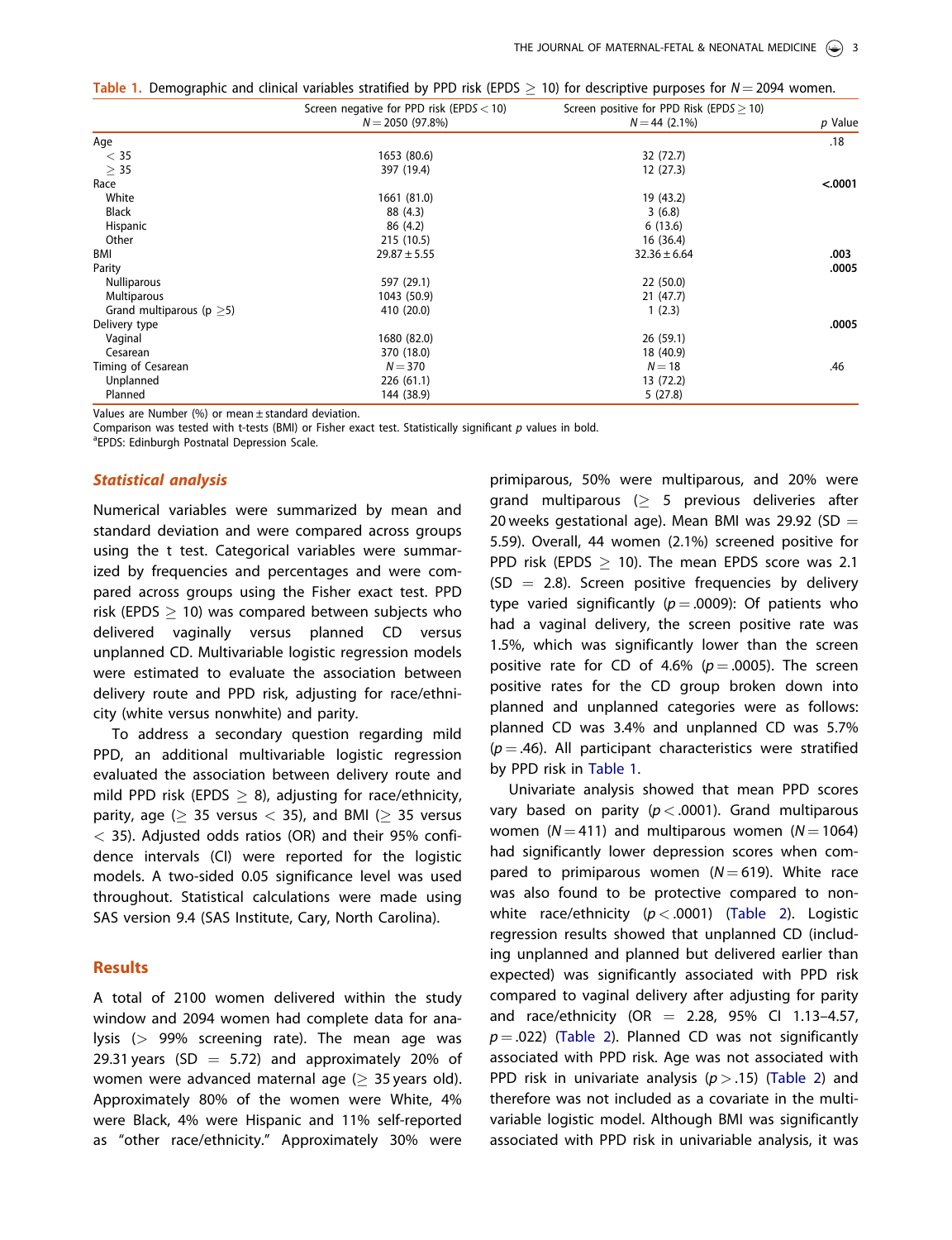<span id="page-4-0"></span>Table 2. Logistic regression model results for depression risk (EPDS  $\geq$  10).

|                      | OR               | 95% CI        | p value |
|----------------------|------------------|---------------|---------|
| White race/ethnicity | 0.24             | $0.13 - 0.44$ | < 0.001 |
| Parity:              |                  |               |         |
| Primiparity          | 1.00 (Reference) |               |         |
| Multiparity          | 0.56             | $0.30 - 1.04$ | .068    |
| Grand multiparity    | 0.13             | $0.02 - 0.98$ | .048    |
| Mode of delivery:    |                  |               |         |
| Vaginal delivery     | 1.00 (Reference) |               |         |
| Planned CD           | 1.96             | $0.72 - 5.30$ | .19     |
| Unplanned CD         | 2.28             | $1.13 - 4.57$ | .022    |

not significant in the multivariable model and was not included in Table 2. The protective effects of grand multiparity and white race remained significantly associated with PPD risk in the multivariable logistic regression model.

In order to include additional covariates that are well known in the literature to be associated with PPD (maternal age, race, parity, and BMI), we conducted a secondary logistic regression analysis to investigate whether CD was associated with mild PPD risk (EPDS  $\geq$  8). A total of 100 women (4.8%) screened positive for mild PPD risk (EPDS  $\geq$  8) which allowed for more predictors in the logistic model. In this model with the lower cutoff, both planned CD and unplanned CD were associated with mild PPD risk ( $OR = 2.34$ , 95% CI 1.23–4.59,  $p = 0.0084$ , and OR = 1.92, 95% CI 1.14–3.22  $p = .014$  respectively), adjusting for maternal age, race, parity, and BMI. Grand multiparity and white race were again found to be protective ( $OR = 0.24$ , 95% CI 0.10–0.59,  $p = .0019$ , and OR  $= 0.34$ , 95% CI 0.22–0.52,  $p < .0001$ ). Additionally, multiparity was also found to be protective (OR = 0.46, 95% CI 0.30-0.71,  $p = .0005$ ). Age and BMI were not found to be significantly associated with mild PPD risk (EPDS  $> 8$ ).

# **Discussion**

#### Principal findings

Unplanned CD may be an independent obstetric risk factor for PPD risk in the immediate postpartum period. This cohort had low rates of PPD risk (2.1%) compared to epidemiological rates [1–[3\]](#page-5-0). Unplanned CD (including unplanned and planned but delivered earlier than expected) remained significantly associated with PPD risk after adjusting for parity and race/ ethnicity, with white race and grand multiparity found to be protective against PPD risk.

# Comparison with existing literature

There may be an effect of unanticipated outcomes on the risk of PPD. This is consistent with prior studies that show an increased risk of PPD with emergent deliveries [\[24,25\]](#page-6-0). The present study, however, examined planned and unplanned nature of CD to account for an unexpected outcome regardless of whether the CD was elective or not. For example, a patient who was planning to have a repeat CD at 39 weeks and is instead delivered at 34 weeks with preeclampsia with severe features may have been counted as "elective CD" in prior studies. We argue this patient may have a similar PPD risk as a woman who has an unexpected emergent CD at term for fetal indications. By separating planned from unplanned and planned but earlier than expected, we can separate risk of an unanticipated outcome rather than the route of delivery itself. This is consistent with a prior study demonstrating women who preferred a vaginal delivery but delivered by CD had significantly higher PPD screening scores [[29\]](#page-6-0). Additionally, primiparous women in a separate study who had an unplanned CD were more likely to have negative feelings about their first childbirth [[30\]](#page-6-0). Finally, a recent, large observational study reported increased risk of PPD with exposure to general anesthesia, versus regional anesthesia, at the time of CD [[31\]](#page-6-0). We posit that the unplanned or emergent nature of the CD, which likely made up most of the group exposed to general anesthesia, is an independent risk factor.

## Strengths, limitations and future directions

Compared to prior research, this prospective study utilized a relatively large, non-database, US sample which permitted control for important covariates including parity and race/ethnicity. Another strength is the high rate of screening in this medical center in the immediate postpartum period. The designation of CD, including "planned" and "unplanned" as we have defined it, appears to be original compared to prior studies which separate only elective from emergent CD. Our approach, obtaining CD designation via individual chart review, is novel because the unexpected nature of a planned CD that occurred early could be captured. A future study would elicit delivery preferences from the women in real time to evaluate whether delivery route versus the unplanned nature of delivery is the true risk factor for PPD. This study took place at a single community medical center with a high rate of white and multiparous/grand multiparous women and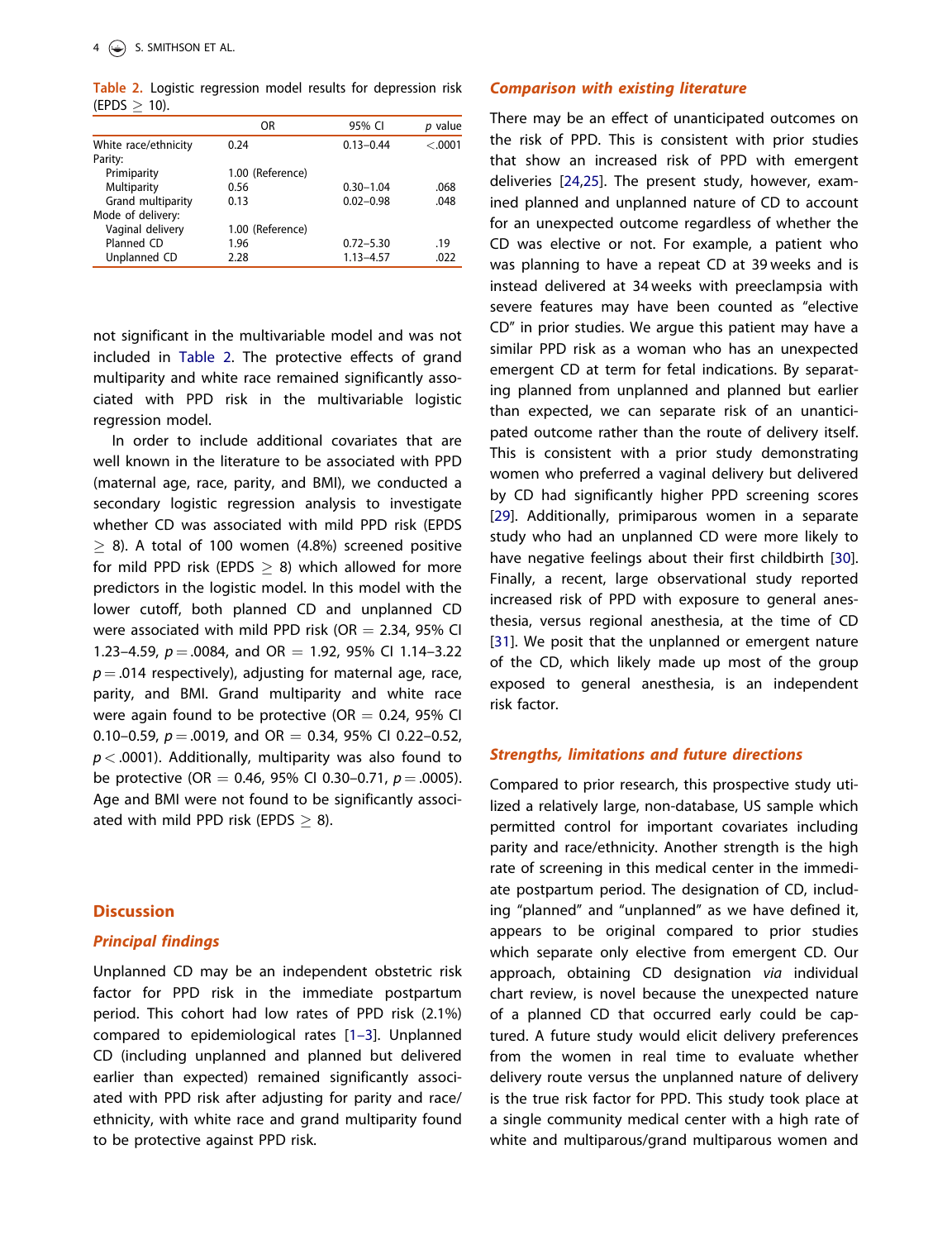<span id="page-5-0"></span>therefore may not be generalizable to all populations, an important limitation.

Another limitation is that we only have screening data from the immediate postpartum period. Screening in the immediate postpartum period may be less sensitive than later in the postpartum period, as evidenced by the low screen positive rate in the current study. However, it remains a convenient time to screen for both providers and patients and allows for prompt intervention if necessary. Immediate postpartum screening also allows the opportunity to pick up previously undiagnosed prenatal depression, which would not be expected to resolve immediately following delivery. Ideal timing of depression screening has not been established and data are limited on screening in the immediate postpartum period [\[32](#page-6-0)–37]. Indeed, only one of the 28 studies included in the meta-analysis described above reported PPD scores collected prior to hospital discharge [[24](#page-6-0)]. However, there are studies to suggest depressive symptoms found on screening within one week postpartum period are predictive of depressive symptoms up to four months postpartum [[38,39](#page-7-0)]. Future research would benefit from assessing depressive symptoms, as well as anxiety and post-traumatic stress symptoms, repeatedly rather than only once. For example, a second screening at 4 weeks postpartum may also help to identify women with postpartum depression, especially for those that screened positive initially, since this has been noted as a peak for mental health symptoms in some studies [\[21\]](#page-6-0). Multiple screening timepoints may also yield more screen positives, which would not only identify women who may need intervention but also would allow control for more covariates in analysis, as we demonstrated in the mild PPD risk group. A personal history of depression (one of the main risk factors for PPD) could also be included, as it is possible we are identifying this subgroup by screening in the immediate postpartum period. Future research will include pre-pregnancy or prenatal history of depression in analyses, as well as socio-economic factors such as insurance type.

## Clinical implications

This study demonstrates the clinical relevance of inhospital immediate PPD screening as well as the importance of identifying additional obstetric risk factors for PPD. While there is a national effort toward lowering CD rate for various medical reasons, this is further evidence to its utility. A critical clinical implication of this research may be in counseling or, more specifically, managing expectations of the patient. Open and frequent communication from providers may mitigate some of the confusion, shock, or disbelief when an unplanned CD or earlier than planned CD is recommended. Obstetric providers should routinely screen for depression because mental health screening is the first step in the pathway to treatment [\[40](#page-7-0),[41\]](#page-7-0). Overall, mental health care might be most acceptable to patients if provided as part of routine obstetrical care [\[42\]](#page-7-0). The perinatal period, specifically the immediate postpartum period, is an opportune time for mental health screening, education and referral due to the frequency of contact with health care providers [\[34](#page-6-0)].

# Conclusion

To our knowledge, this is one of the first studies to measure PPD risk in the immediate postpartum period and investigate association with unplanned CD. Obstetric providers may consider immediate PPD screening, patient education, close follow up, and referral for treatment, particularly for those who deliver via unplanned CD.

#### Acknowledgements

S.S., R.G., R.M., & R.H. designed and conducted the parent study. E.A. developed the secondary research questions for analyses. J.M. analyzed the data. S.S. and E.A. wrote the first draft of this manuscript. All authors contributed to the interpretation of data, assisted in writing and approved the final manuscript. The authors have no financial gain related to the outcome of this research, and there are no potential conflicts of interest. We thank the participants in this study for contributing to this research and increasing our knowledge about the experiences of pregnant women. We acknowledge the support of the research team members, Fady M Awad MS3 and Grace Sainz RN.

# Disclosure statement

The authors have no conflicts of interest to disclose.

#### **ORCID**

S. Smithson **b** http://orcid.org/0000-0002-6962-4853

#### References

- [\[1\]](#page-1-0) Viguera AC, Tondo L, Koukopoulos AE, et al. Episodes of mood disorders in 2,252 pregnancies and postpartum periods. Am J Psychiatry. 2011;168(11): 1179–1185.
- [2] Banti S, Mauri M, Oppo A, et al. From the third month of pregnancy to 1 year postpartum. Prevalence, incidence, recurrence, and new onset of depression.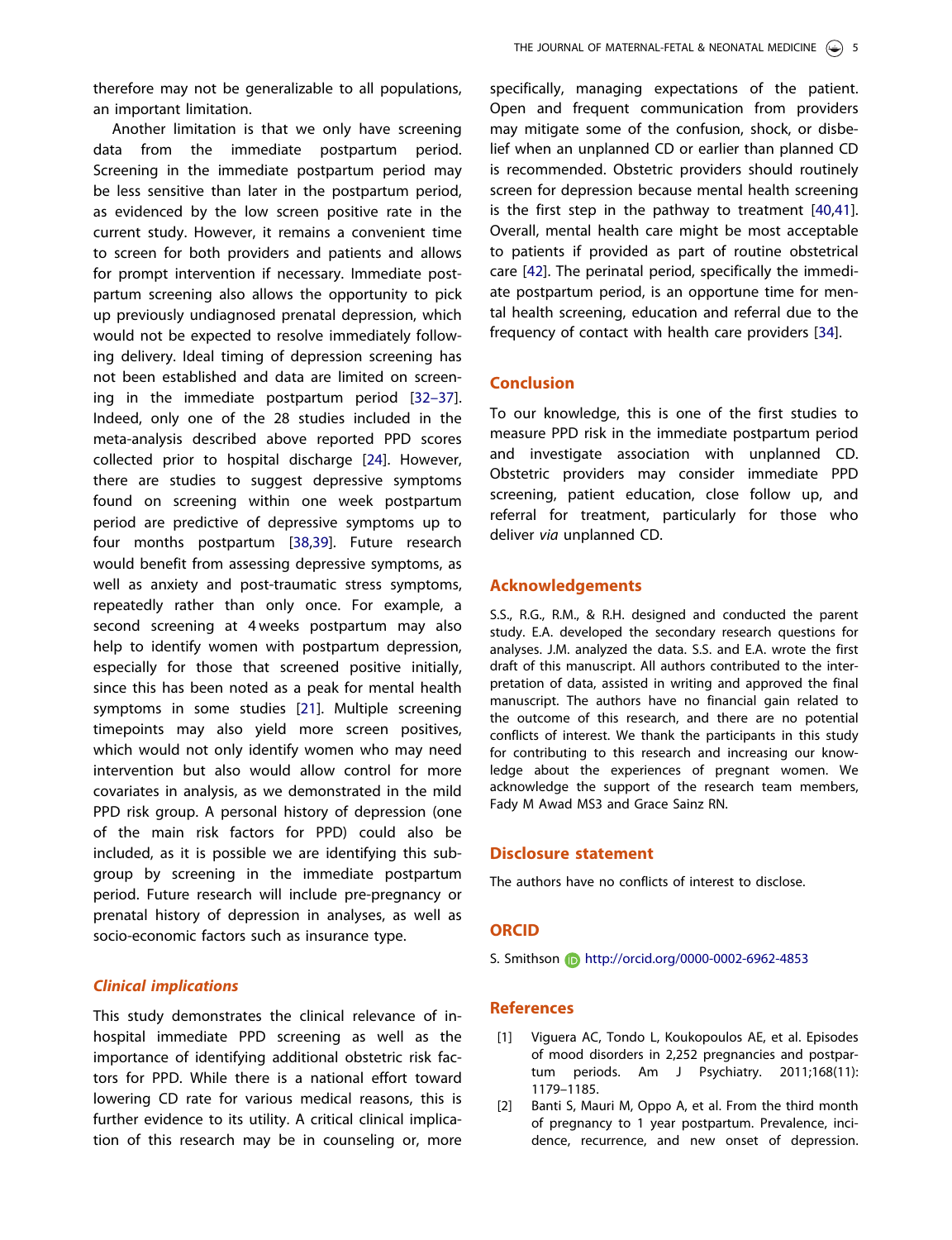<span id="page-6-0"></span>Results from the perinatal depression-research & screening unit study. Compr Psychiatry. 2011;52(4): 343–351.

- [3] Dietz PM, Williams SB, Callaghan WM, et al. Clinically identified maternal depression before, during, and after pregnancies ending in live births. Am J Psychiatry. 2007;164(10):1515–1520.
- [\[4\]](#page-1-0) Beck CT. Predictors of postpartum depression: an update. Nurs Res. 2001;50(5):275–285.
- [5] Bennett HA, Einarson A, Taddio A, et al. Prevalence of depression during pregnancy: systematic review. Obstet Gynecol. 2004;103(4):698–709.
- [6] Howell EA, Mora P, Leventhal H. Correlates of early postpartum depressive symptoms. Matern Child Health J. 2006;10(2):149–157.
- [7] Segre LS, O'Hara MW, Losch ME. Race/ethnicity and perinatal depressed mood. J Reprod Infant Psychol. 2006;24(2):99–106.
- [\[8\]](#page-1-0) Grace SL, Evindar A, Stewart DE. The effect of postpartum depression on child cognitive development and behavior: a review and critical analysis of the literature. Arch Womens Ment Health. 2003;6(4): 263–274.
- [9] Murray L, Cooper PJ. The impact of postpartum depression on child development. Int Rev Psychiatry. 1996;8(1):55–63.
- [10] Misri S, Kendrick K. Perinatal depression, fetal bonding, and mother-child attachment: a review of the literature. Curr. Pediatric Rev. 2008;4(2):66–70.
- [11] Tronick E, Reck C. Infants of depressed mothers. Harv Rev Psychiatry. 2009;17(2):147–156.
- [12] Feldman R, Granat A, Pariente C, et al. Maternal depression and anxiety across the postpartum year and infant social engagement, fear regulation, and stress reactivity. J Am Acad Child Adolesc Psychiatry. 2009;48(9):919–927.
- [13] Fihrer I, McMahon CA, Taylor AJ. The impact of postnatal and concurrent maternal depression on child behaviour during the early school years. J Affect Disord. 2009;119(1–3):116–123.
- [14] Milgrom J, Westley DT, Gemmill AW. The mediating role of maternal responsiveness in some longer term effects of postnatal depression on infant development. Infant Behav Dev. 2004;27(4):443–454.
- [15] Moehler E, Brunner R, Wiebel A, et al. Maternal depressive symptoms in the postnatal period are associated with long-term impairment of mother-child bonding. Arch Womens Ment Health. 2006;9(5): 273–278.
- [16] Halligan SL, Murray L, Martins C, et al. Maternal depression and psychiatric outcomes in adolescent offspring: a 13-year longitudinal study. J Affect Disord. 2007;97(1–3):145–154.
- [\[17\]](#page-1-0) Weissman MM, Prusoff BA, Gammon GD, et al. Psychopathology in the children (ages 6–18) of depressed and normal parents. J Am Acad Child Psychiatry. 1984;23(1):78–84.
- [\[18\]](#page-1-0) Lyons-Ruth K, Wolfe R, Lyubchik A. Depression and the parenting of young children: making the case for early preventive mental health services. Harv Rev Psychiatry. 2000;8(3):148–153.
- [\[19\]](#page-1-0) Chen HH, Lai JC, Hwang SJ, et al. Understanding the relationship between cesarean birth and stress, anxiety, and depression after childbirth: a nationwide cohort study. Birth. 2017;44(4):369–376.
- [20] Youn HL, Han SW, Kim LY, et al. Obstetric factors for depression during the postpartum period in South Korea: a nationwide study. J Psychosom Res. 2017; 102:15–20.
- [\[21\]](#page-5-0) Meltzer-Brody S, Maegbaek ML, Medland SE, et al. Obstetrical, pregnancy and socio-economic predictors for new-onset severe postpartum psychiatric disorders in primiparous women. Psychol Med. 2017;47(8): 1427–1441.
- [\[22\]](#page-1-0) Cox JL, Holden JM, Sagovsky R. Detection of postnatal depression. Development of the 10-item Edinburgh Postnatal Depression Scale. Br J Psychiatry. 1987;150: 782–786.
- [\[23\]](#page-2-0) Meky HK, Shaaban MM, Ahmed MR, et al. Prevalence of postpartum depression regarding mode of delivery: a cross-sectional study. J Matern Fetal Neonatal Med. 2019;33(19):3300–3307.
- [\[24\]](#page-2-0) Xu H, Ding Y, Ma Y, et al. Cesarean section and risk of postpartum depression: a meta-analysis. J Psychosom Res. 2017;97:118–126.
- [\[25\]](#page-2-0) Eckerdal P, Georgakis MK, Kollia N, et al. Delineating the association between mode of delivery and postpartum depression symptoms: a longitudinal study. Acta Obstet Gynecol Scand. 2018;97(3):301–311.
- [\[26\]](#page-2-0) Zanardo V, Giliberti L, Giliberti E, et al. The role of elective and emergency cesarean delivery in maternal postpartum anhedonia, anxiety, and depression. Int J Gynaecol Obstet. 2018;143(3):374–378.
- [27] Sadat Z, Kafaei Atrian M, Masoudi Alavi N, et al. Effect of mode of delivery on postpartum depression in Iranian women. J Obstet Gynaecol Res. 2014;40(1): 172–177.
- [28] Dekel S, Ein-Dor T, Berman Z, et al. Delivery mode is associated with maternal mental health following childbirth. Arch Womens Ment Health. 2019;22(6): 817–824.
- [\[29\]](#page-4-0) Houston KA, Kaimal AJ, Nakagawa S, et al. Mode of delivery and postpartum depression: the role of patient preferences. Am J Obstet Gynecol. 2015; 212(2):229.e1–229.e7.
- [\[30\]](#page-4-0) Kjerulff KH, Brubaker LH. New mothers' feelings of disappointment and failure after cesarean delivery. Birth. 2018;45(1):19–27.
- [\[31\]](#page-4-0) Guglielminotti J, Li G. Exposure to general anesthesia for cesarean delivery and odds of severe postpartum depression requiring hospitalization. Anesth Analg. 2020;131(5):1421–1429.
- [\[32\]](#page-5-0) Kroenke K, Spitzer RL, Williams JB. The PHQ-9: validity of a brief depression severity measure. J Gen Intern Med. 2001;16(9):606–613.
- [33] Pawar G, Wetzker C, Gjerdingen D. Prevalence of depressive symptoms in the immediate postpartum period. J Am Board Fam Med. 2011;24(3):258–261.
- [\[34\]](#page-5-0) Accortt EE, Wong MS. It is time for routine screening for perinatal mood and anxiety disorders in obstetrics and gynecology settings. Obstet Gynecol Surv. 2017; 72(9):553–568.